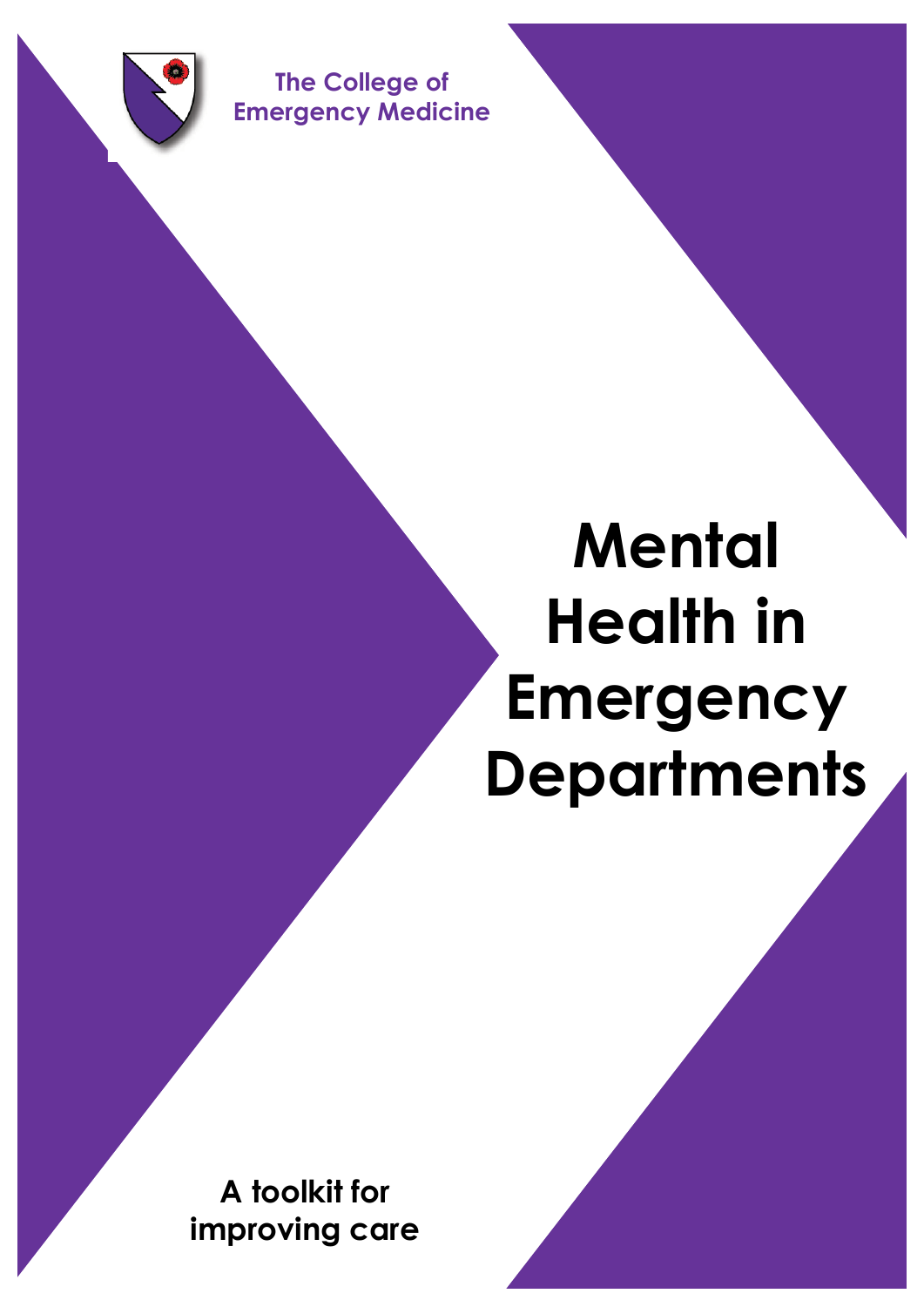#### **The Core Principle of Mental Health in the Emergency Department:**

*A patient presenting to ED with either a physical or mental health need should have access to ED staff that understand and can address their condition, and access to appropriate specialist services, regardless of their postcode, GP or time of arrival.*

#### **Introduction**

For many years I have worked to improve mental health services for patients within the ED. This has been largely built out of frustration that, ironically, for the sickest patients it can be extremely challenging to access mental health services. This drains resource from the ED and causes operational pressures…but most importantly for the patient it can result in significant delays and time spent in a non-therapeutic environment. Some departments have managed to provide excellent services that are liked by patients, and they feel well provided for, but this is not always the case.

Service provision for patients with mental health issues can be very challenging to resolve. Frequently ED and mental health are provided by discrete organisations, and offering a seamless service to the patient can seem impossible. Much of the commissioning structure for mental health is based around different geographical and logistical domains when compared to acute services. This often results in suboptimal or absent services to patients attending the ED with mental health needs.

It is apparent that many people, in diverse locations, are having the same discussions with colleagues, managers and commissioners. I hope that within this document are some useful points, guides and resources that will inform service development.

I look forward to receiving more examples of good practice, and hard-won learning that can be shared with others.

**If the availability of mental health services at your department is poor, and you find it a constant irritation….who better to fight for improvements in service…..there will be no one else who feels the lack in service so keenly as you and your patients.**

**Does the education and clinical knowledge of your staff in mental health match that for major trauma, cardiac arrest, etc.?** 

**Anne Hicks On Behalf of the Clinical Effectiveness Committee** *February 2013*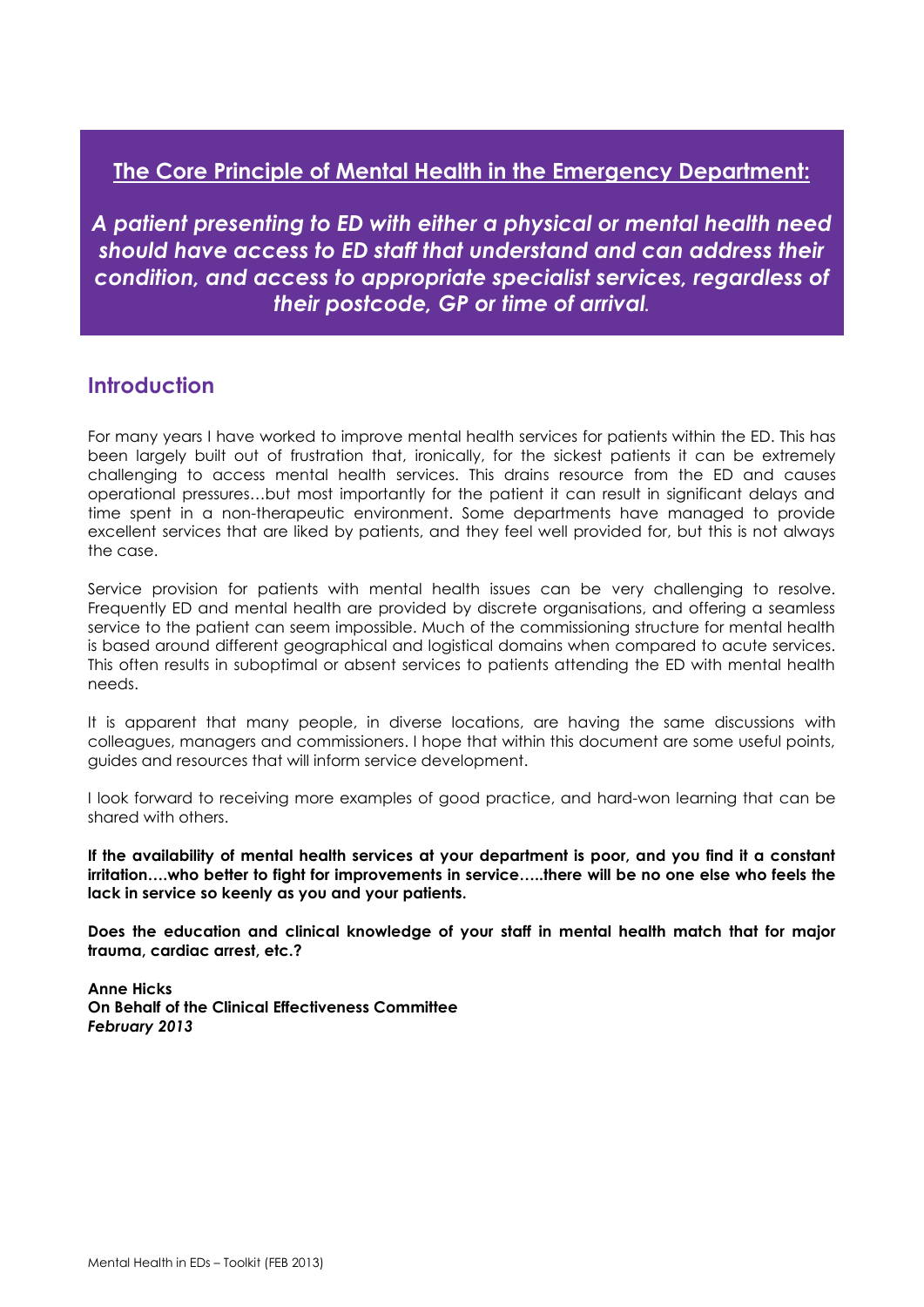### **Contents**

|    | 1. Department strategies                              | p4             |
|----|-------------------------------------------------------|----------------|
|    | 2. Collate risk, incident forms, breaches, complaints | p5             |
| 3. | Suitable environment                                  | p <sub>5</sub> |
| 4. | Liaison service                                       | p6             |
|    | 5. Multidisciplinary service                          | p7             |
| 6. | Commissioning blocks                                  | p8             |
|    | 7. Strategic presence in the acute trust              | p9             |
|    | 8. Care plan management                               | p10            |
|    | 9. Service user involvement                           | p10            |
|    | 10. Strong links with CMHT                            | pll            |
|    | 11. Section 136 arrangements, local policy            | p12            |
|    | 12. National representation                           | p12            |
|    | 13. Useful documents & web resources                  | p13            |
|    | 14. Accreditation                                     | p14            |
|    | 15. CEM standards for mental health                   | p15            |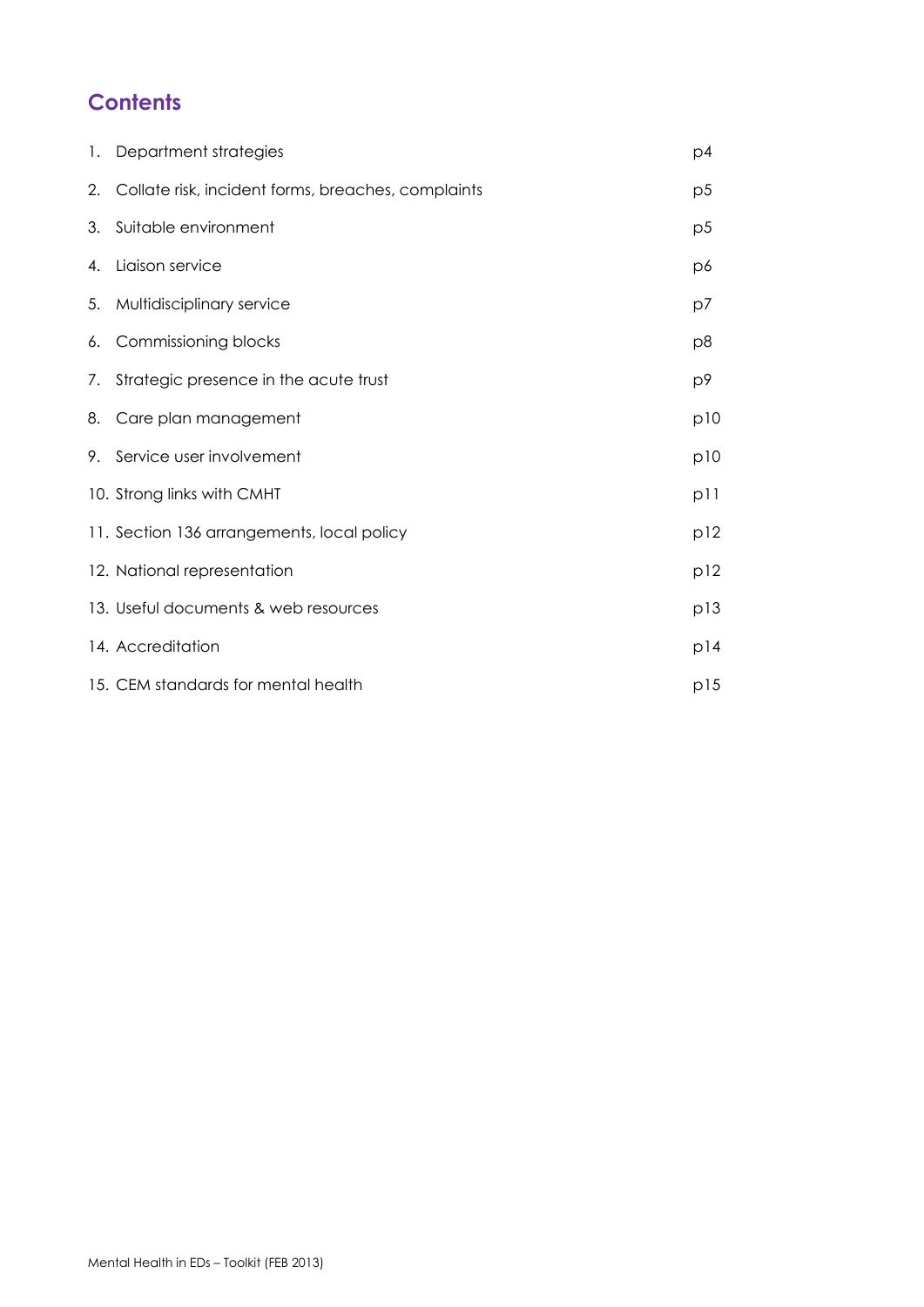**Many of the key areas for quality are included in the PLAN standards (see resources).**

| Objective                         | Description                                                                                                                                                                                                                                                                                                                                                                                                   | <b>Resources</b>                                                                                                                                                                                                                                                                                                                                                                                                       |
|-----------------------------------|---------------------------------------------------------------------------------------------------------------------------------------------------------------------------------------------------------------------------------------------------------------------------------------------------------------------------------------------------------------------------------------------------------------|------------------------------------------------------------------------------------------------------------------------------------------------------------------------------------------------------------------------------------------------------------------------------------------------------------------------------------------------------------------------------------------------------------------------|
| Pro-forma                         | Trying to meet national standards of documentation is a real challenge without a pro-<br>forma. Mental health clerking detail is commonly poor in ED notes, and without a<br>prompt it is unlikely that doctors will record the key findings that inform risk.<br>It is always difficult to arrive at consensus for a pro-forma, and some examples are<br>collated here for your consideration (see right).   | Example - pro-forma (Addenbrooke's<br>Hospital):<br>http://secure.collemergencymed.ac.uk/c<br>ode/document.asp?ID=6848<br>Example - risk assessment matrix (Bristol<br>Royal Infirmary):<br>http://secure.collemergencymed.ac.uk/c<br>ode/document.asp?ID=6855<br>Example - 4 areas approach for assessing<br>AED patients following self-harm:<br>https://secure.collemergencymed.ac.uk/<br>code/document.asp?ID=6870 |
| Information<br>at Triage          | "Feeling on the Edge" is a leaflet currently produced by the RCPsych, with approval of<br>multiple colleges, including our own, to give to self-harm patients at triage. It explains<br>the process and gives information about services. This leaflet is likely to reduce the<br>proportion of "did not wait" patients, and is highly rated by staff and patients.                                           | "Feeling on the Edge" patient leaflet:<br>www.rcpsych.ac.uk/mentalhealthinfo/pro<br>blems/feelingontheedge.aspx                                                                                                                                                                                                                                                                                                        |
| <b>Junior</b><br><b>Induction</b> | Mental health is a high risk area of our practice, and as such should feature specifically<br>within junior doctor induction. This is particularly important because the provision and<br>style of mental health services varies so dramatically across the country/county/city.                                                                                                                              |                                                                                                                                                                                                                                                                                                                                                                                                                        |
| <b>Staff</b><br><b>Education</b>  | Nursing staff should have access to training in mental health so that they are able to<br>assess risk and contribute in a positive way to the patient's condition. It is a key element<br>of liaison teams that they should also engage in education of ED staff (see the PLAN<br>standards). A package of on-line teaching will be developed to ensure that suitable<br>educational resources are available. | PLAN:<br>http://www.rcpsych.ac.uk/workinpsychiat<br>ry/qualityimprovement/qualityandaccredi<br>tation/liaisonpsychiatry/plan.aspx                                                                                                                                                                                                                                                                                      |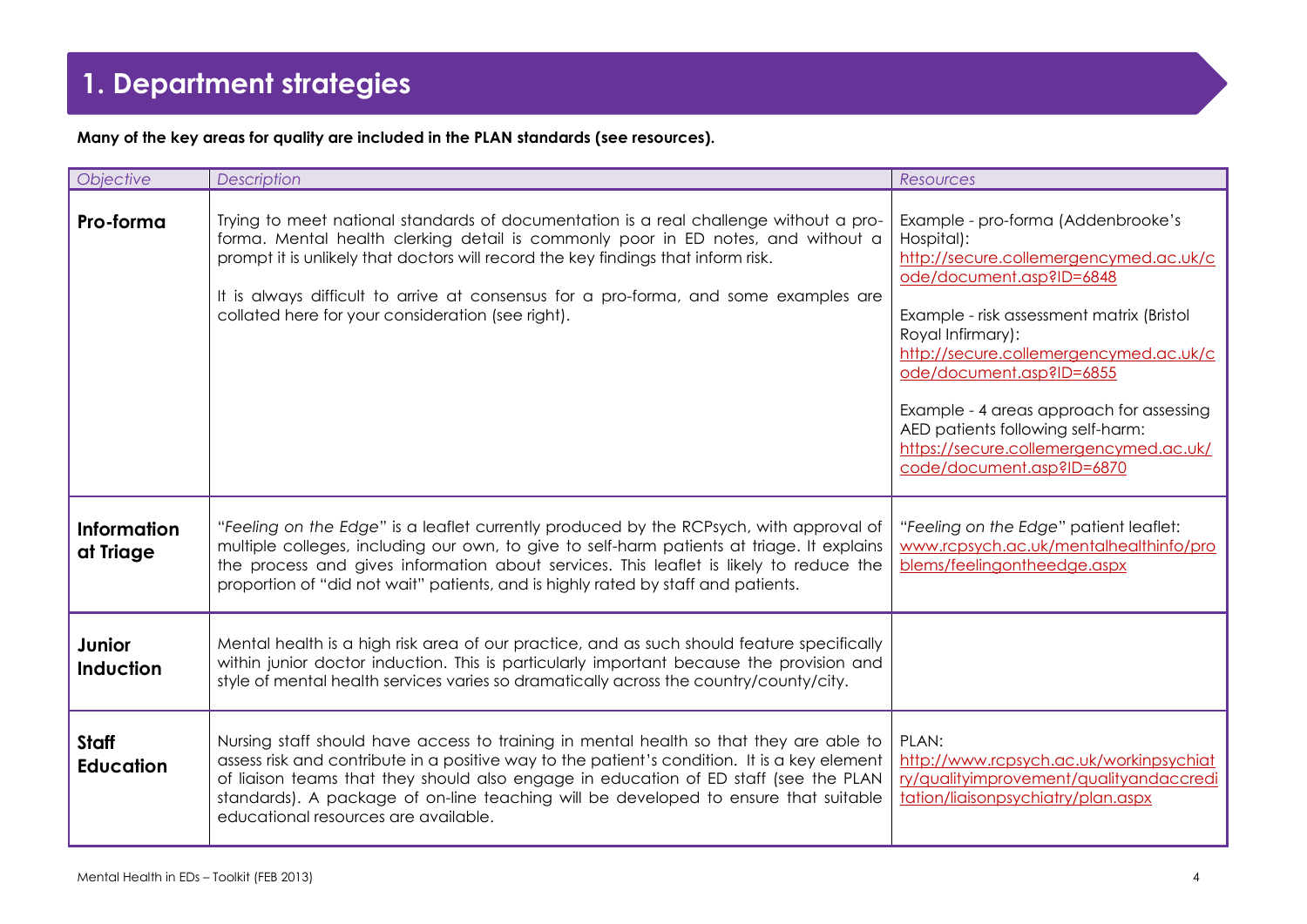### **2. Collate risk, incident forms, 4 hour breaches, complaints**

| Description                                                                                                                                                                                                                                                                                                                                                                                                                                                                  | <b>Resources</b> |
|------------------------------------------------------------------------------------------------------------------------------------------------------------------------------------------------------------------------------------------------------------------------------------------------------------------------------------------------------------------------------------------------------------------------------------------------------------------------------|------------------|
| Identified risk within your organisation can be a real driver for resource and change. Collecting all mental   Example of risk analysis:<br>health risk, in the above format, works as a convincing driver to commissioners when discussing the style of   https://secure.collemergencymed.ac.uk/c<br>liaison psychiatry provision. Following change, ongoing surveillance of these events will continue to inform   ode/document.asp?ID=6849<br>improvement and innovation. |                  |
| Frequently mental health services are structured around geographical boundaries: the acute trust should<br>be the focus for all of these reports, otherwise the true picture is lost.                                                                                                                                                                                                                                                                                        |                  |

### **3. Suitable environment**

| There is no question that the middle of an ED, whether busy or quiet, can be a very stressful environment for<br>PLAN:                                                                                                                                                                                                                                                                                                                                                                                                                                                                                                                                                                                                                                                                                                                                                           | <b>Description</b>                                                                                            | Resources                                |
|----------------------------------------------------------------------------------------------------------------------------------------------------------------------------------------------------------------------------------------------------------------------------------------------------------------------------------------------------------------------------------------------------------------------------------------------------------------------------------------------------------------------------------------------------------------------------------------------------------------------------------------------------------------------------------------------------------------------------------------------------------------------------------------------------------------------------------------------------------------------------------|---------------------------------------------------------------------------------------------------------------|------------------------------------------|
| be clearly detrimental, and potentially escalate symptoms. Any assessment area needs to be safe for staff,<br>y/qualityimprovement/qualityandaccredit<br>and conducive to valid mental health assessment. Standards for these areas are described in PLAN and<br>ation/liaisonpsychiatry/plan.aspx<br>CR118 (soon to be updated).<br>Importantly, the assessment room must be safe for both the patient and staff. Therefore there should be no<br>ligature points, and nothing that can be used as a missile. The room should have an alarm system and two<br>doors (that open both ways).<br>It is not acceptable to use a room that doubles as an office. This is the requirement that most often<br>prevents a liaison service from achieving full accreditation, even though it is a core element of providing a<br>therapeutic and safe environment to this patient group. | any patient. However, if a person is feeling paranoid, psychotic, distraught or suicidal, the environment can | http://www.rcpsych.ac.uk/workinpsychiatr |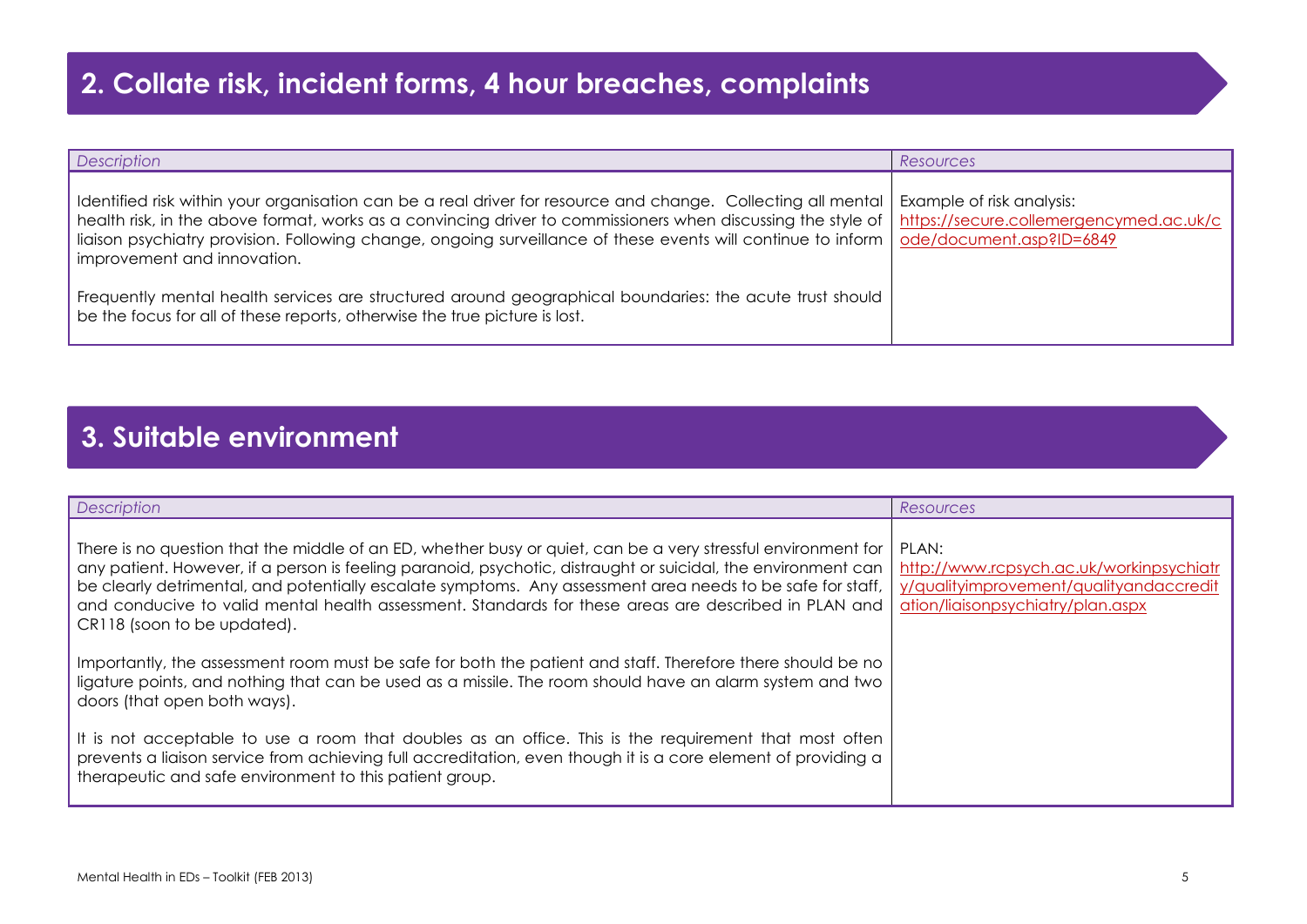| Description                                                                                                                                                                                                                                                                                                                                                                                                                                                                                                                                                                                                                                                                                                                                            | Resources                                                                                                                         |
|--------------------------------------------------------------------------------------------------------------------------------------------------------------------------------------------------------------------------------------------------------------------------------------------------------------------------------------------------------------------------------------------------------------------------------------------------------------------------------------------------------------------------------------------------------------------------------------------------------------------------------------------------------------------------------------------------------------------------------------------------------|-----------------------------------------------------------------------------------------------------------------------------------|
| There is plenty of evidence that a Liaison service is of huge benefit to patients, staff and the acute trust.<br>Often services developed just for an ED are too small, and the staff risk becoming burnt out, or the service<br>unsustainable. If the service is commissioned for the whole acute trust, then all patients benefit, staff are less<br>likely to burn out, and the response to mental health within the trust becomes timely and consistent.                                                                                                                                                                                                                                                                                           | Centre for Mental Health:<br>http://www.centreformentalhealth.org.uk/<br>pdfs/liaison psychiatry in the modern NH<br>S 2012.pdf   |
| Any service based outside an acute trust usually struggles to provide a timely response, and tends to have<br>responsibilities elsewhere. Psychiatrists in liaison are specifically trained to deal with patients in this field, and<br>will add more to the patients and hospital Trust than a general trained psychiatrist. It is not appropriate to<br>cover an acute trust service with a general consultant psychiatrist: one wouldn't ask a consultant<br>cardiologist to cover the work of a consultant rheumatologist.                                                                                                                                                                                                                         | PLAN:<br>http://www.rcpsych.ac.uk/workinpsychiatr<br>y/qualityimprovement/qualityandaccredit<br>ation/liaisonpsychiatry/plan.aspx |
| The composition of a Liaison team is detailed in many documents, and further quantified in a document<br>published by the Centre for Mental Health                                                                                                                                                                                                                                                                                                                                                                                                                                                                                                                                                                                                     |                                                                                                                                   |
| Ideally the service should provide an ageless response, i.e. it has the capacity to deal with patients of all<br>ages.                                                                                                                                                                                                                                                                                                                                                                                                                                                                                                                                                                                                                                 |                                                                                                                                   |
| The business case for older person liaison is probably the strongest due to the high percentage of older<br>patients in hospital and the dramatic reduction in bed stays that follows the introduction of an effective<br>service in this patient group.                                                                                                                                                                                                                                                                                                                                                                                                                                                                                               |                                                                                                                                   |
| However, an adult liaison service deals with the majority of self-harm presentations, personality disorders<br>and medically unexplained symptoms. This not only encompasses the most common presentations, but<br>also positively contributes to the cohort of patients that represent the high frequency repeat attenders to<br>the ED.                                                                                                                                                                                                                                                                                                                                                                                                              |                                                                                                                                   |
| A dedicated children's service on site will rarely be an efficient use of staff. But it is important that links with<br>the community are strong, and that the community team are able to respond quickly, get to know the<br>hospital team, and feel part of the liaison service. This is particularly important for managing the transition<br>stage from children's services to adult. There are options to have an adolescent service, or for the adult<br>team to be competent to see 16 to 18 year olds. This is a contentious area, but intervention in the young<br>really reaps rewards. It is likely that the response of health services to this group has a profound effect on<br>how those individuals respond to services in the future. |                                                                                                                                   |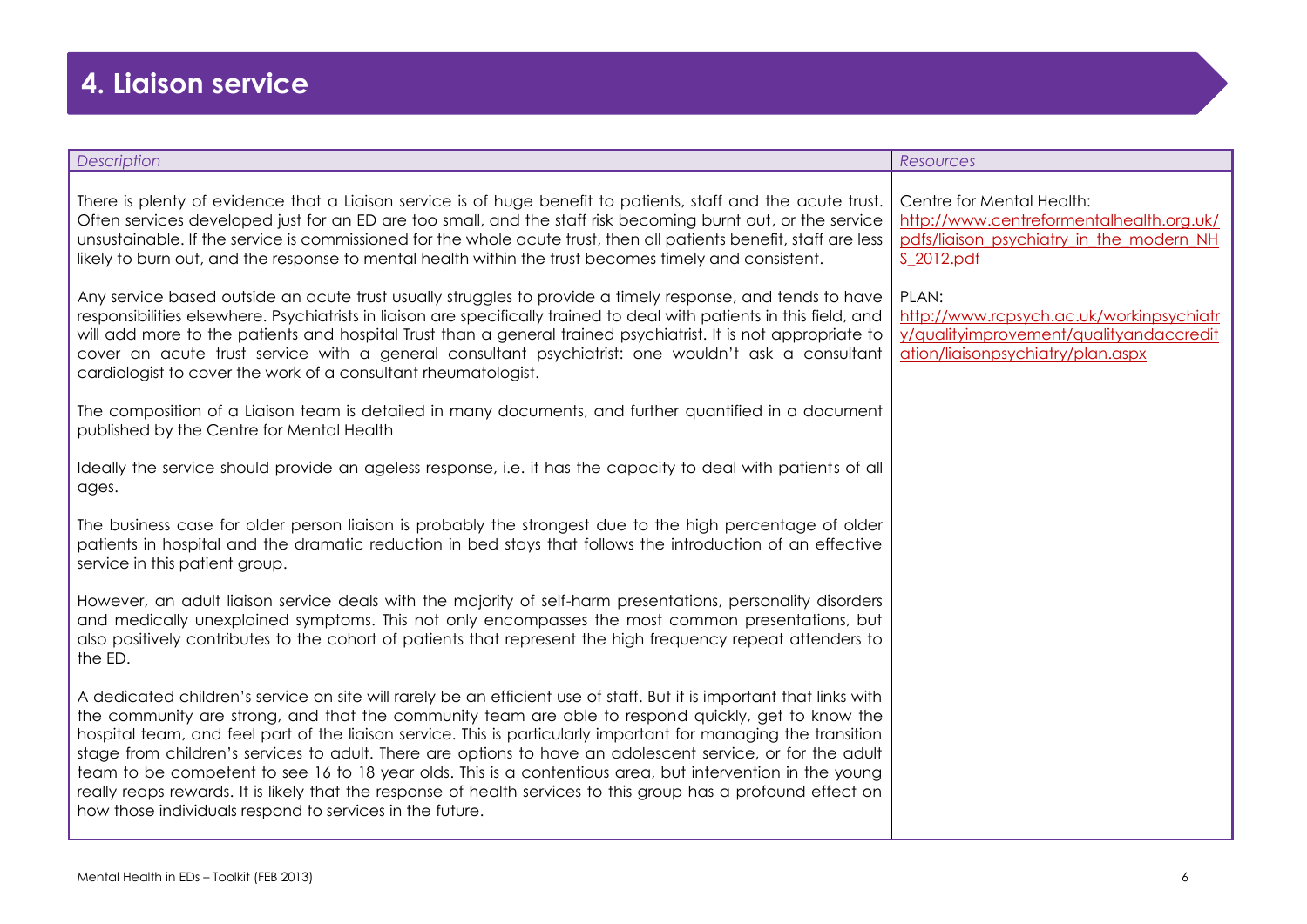# **5. Multidisciplinary service**

| Description                                                                                                                                                                                                                                                                                                                                                                                                                                                                                                                                                                                                                                                                                                                                                                                                                                                        | <b>Resources</b>                                                                                                                                                                                                                                        |
|--------------------------------------------------------------------------------------------------------------------------------------------------------------------------------------------------------------------------------------------------------------------------------------------------------------------------------------------------------------------------------------------------------------------------------------------------------------------------------------------------------------------------------------------------------------------------------------------------------------------------------------------------------------------------------------------------------------------------------------------------------------------------------------------------------------------------------------------------------------------|---------------------------------------------------------------------------------------------------------------------------------------------------------------------------------------------------------------------------------------------------------|
| Mental health patients in the acute trust have a high rate of co-morbidities with alcohol, substance or<br>vulnerabilities. Close links with safeguarding also promote good holistic care. Therefore, to provide a<br>patient-centred service there needs to be a multidisciplinary team that can deliver joint assessments in a<br>timely fashion. This also provides an environment within the team that offers peer support and supervision.<br>All practitioners working in this field are, by definition, working with a high risk population, and so the<br>provision of a large team with which to share practice/concerns and learning promotes a sustainable<br>working environment. This counteracts some historical services where a single practitioner has been funded<br>to work in one area, and functions as a lone provider without peer support. | Example - adult liaison team poster:<br>https://secure.collemergencymed.ac.uk/c<br>ode/document.asp?ID=6850<br>Article - Salford alcohol assertive outreach<br>service:<br>http://fg.bmj.com/content/early/2013/01/<br>22/flgastro-2012-100260.full.pdf |
| The multidisciplinary approach has added benefits because the referrer does not need to appreciate the<br>variations in responsibilities of the individual specialities within the liaison team, and can complete one<br>referral to the team safe in the knowledge that all areas will be addressed.<br>The ideal team should consist of specialists in Learning Disabilities, Alcohol, Substance and Child and Adult<br>Safeguarding. This will enable joint assessments of patients, reducing the need for multiple assessments and<br>interviews with different practitioners on different occasions.                                                                                                                                                                                                                                                          | CEM Best Practice guidance-<br>safeguarding children:<br>https://secure.collemergencymed.ac.uk/a<br>sp/document.asp?ID=4729<br>CEM position statement – alcohol related<br>harm:<br>https://secure.collemergencymed.ac.uk/c<br>ode/document.asp?ID=5616 |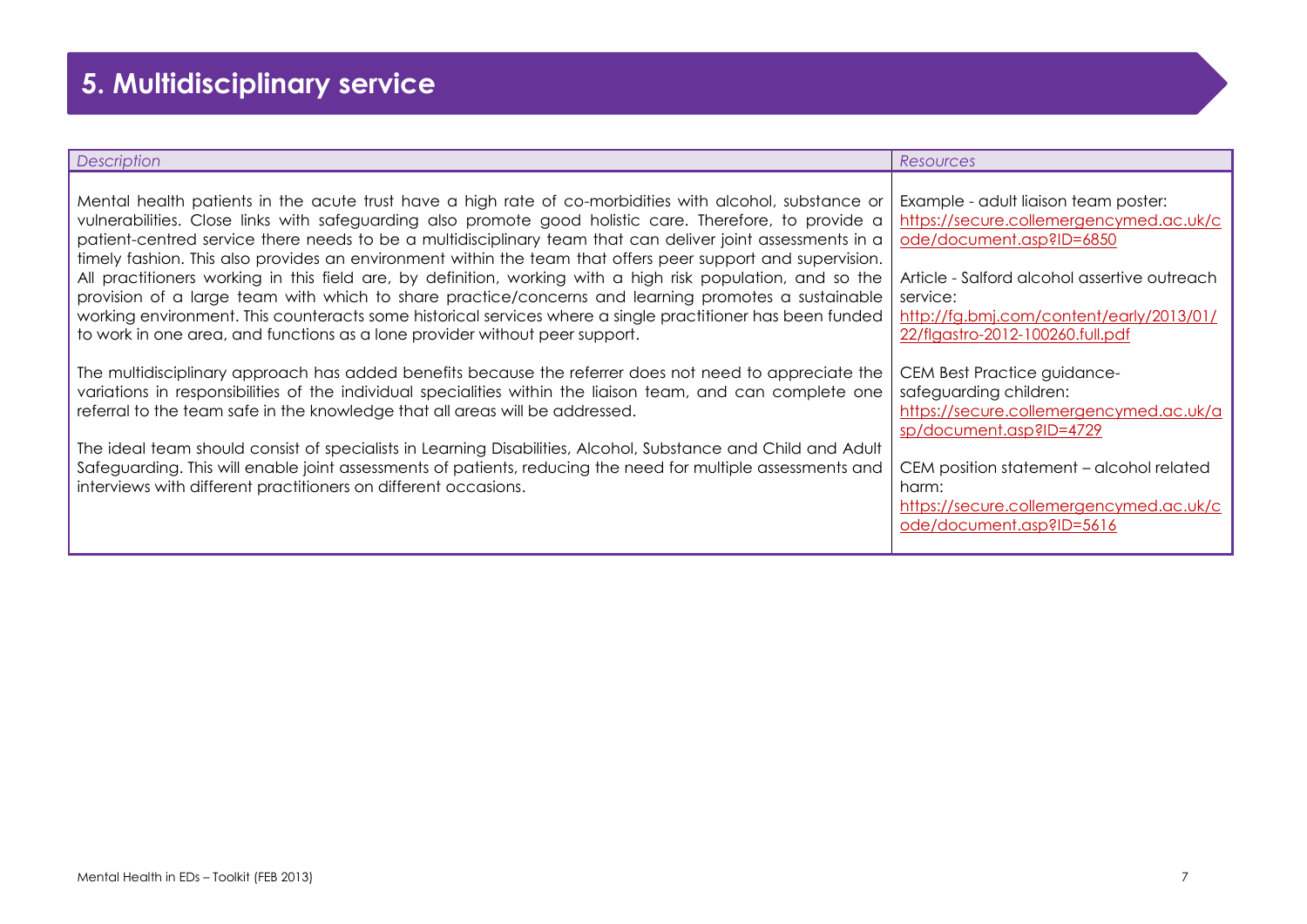# **6. Commissioning blocks**

| Description                                                                                                                                                                                                                                                                                                                                                                                                                                                                                                                                                                                                                                                                                                                                                                                                                  | <b>Resources</b>                                                                                                                                                                                                           |
|------------------------------------------------------------------------------------------------------------------------------------------------------------------------------------------------------------------------------------------------------------------------------------------------------------------------------------------------------------------------------------------------------------------------------------------------------------------------------------------------------------------------------------------------------------------------------------------------------------------------------------------------------------------------------------------------------------------------------------------------------------------------------------------------------------------------------|----------------------------------------------------------------------------------------------------------------------------------------------------------------------------------------------------------------------------|
| There are several unintentional, but significant, blocks to Liaison Service commissioning:                                                                                                                                                                                                                                                                                                                                                                                                                                                                                                                                                                                                                                                                                                                                   | Centre for Mental Health:<br>http://www.centreformentalhealth.org.uk/                                                                                                                                                      |
| 1. If an acute trust doesn't already have a liaison service, there will be no one campaigning for it.<br>General psychiatrists will not necessarily advocates for the development of a service that will<br>compete financially with theirs, and most people in the acute trust don't see it as their job.                                                                                                                                                                                                                                                                                                                                                                                                                                                                                                                   | pdfs/liaison psychiatry in the modern NH<br><u>S 2012.pdf</u>                                                                                                                                                              |
| Commissioners will not be looking for services on which to spend money.                                                                                                                                                                                                                                                                                                                                                                                                                                                                                                                                                                                                                                                                                                                                                      | Royal College of Psychiatrists:<br>http://www.rcpsych.ac.uk/pdf/PIG2.pdf                                                                                                                                                   |
| 2. A well-run Liaison service will save bed days for both the acute trust and mental health. However it<br>can be a challenge to demonstrate a strong business case to one service line or budget bottom<br>line. A new document from the Centre for Mental Health may assist in this regard, since the<br>financial argument for the trust and health community at large is substantial. However there needs<br>to be acceptance at commissioner level that there is benefit across the health community from a<br>properly established and sustainable Liaison service. It may be that an attendance to the acute<br>trust, either as a result of a mental health crisis or as an incidental finding, may give a unique<br>opportunity for assessment, intervention and engagement that results in real therapeutic gains. | Example - liaison service business case:<br>https://secure.collemergencymed.ac.uk/c<br>ode/document.asp?ID=6851<br>Example - business case summary:<br>https://secure.collemergencymed.ac.uk/c<br>ode/document.asp?ID=6852 |
| Not infrequently the geographical footprint of mental health services differs to the acute trust<br>footprint, which leads to different service provision for patients from different areas attending the<br>same acute hospital. This can promote inequality of access to services, and frequently contributes<br>to significant delays in patient assessment and disposition.                                                                                                                                                                                                                                                                                                                                                                                                                                              |                                                                                                                                                                                                                            |
| Liaison services are often a small proportion of mental health service provision, and so with universal<br>4.<br>spending constraints it is a real challenge to ensure that these services remain a priority and ring-<br>fenced from short-term, but ultimately damaging, cost reduction programmes.                                                                                                                                                                                                                                                                                                                                                                                                                                                                                                                        |                                                                                                                                                                                                                            |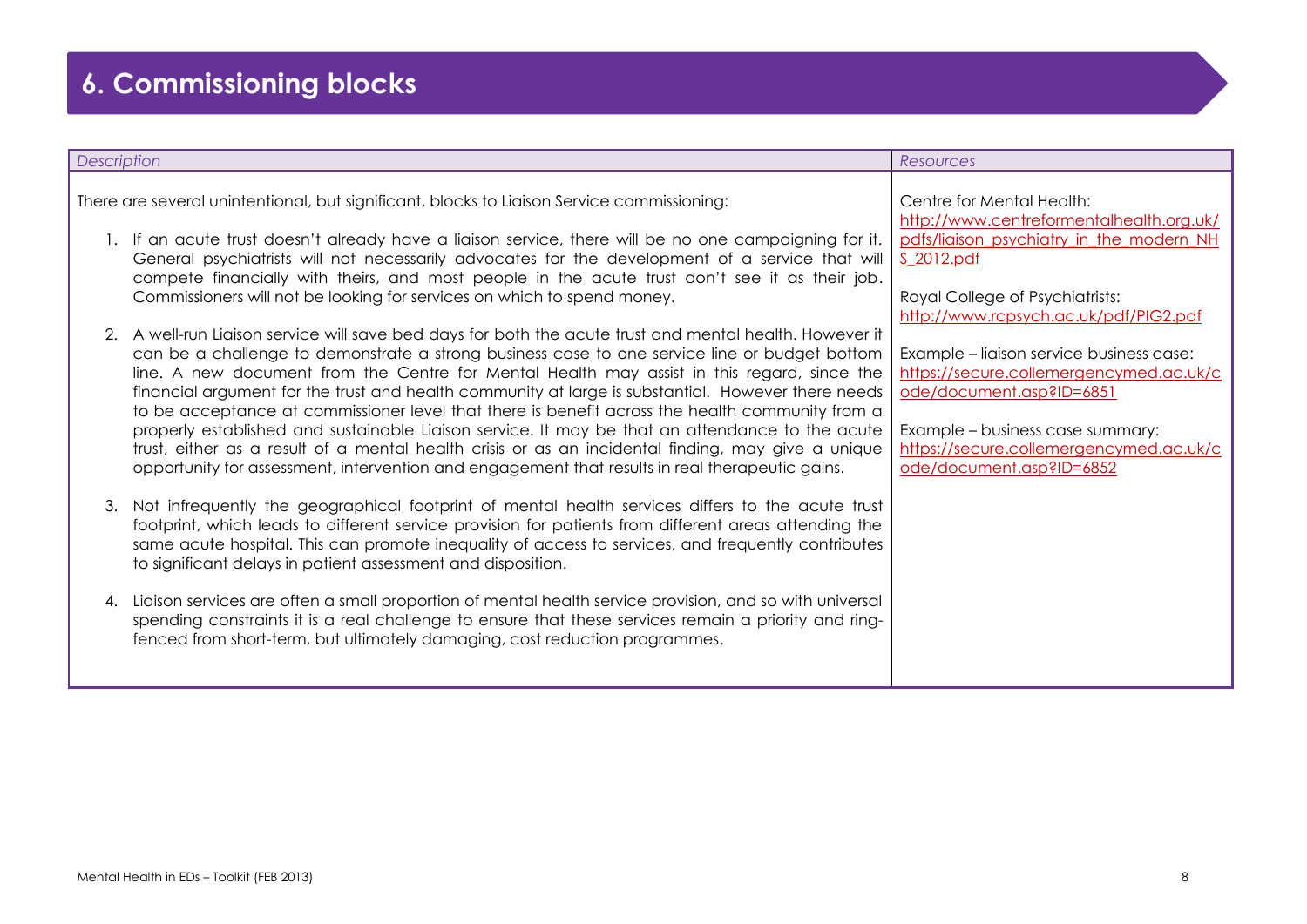# **7. Strategic presence in the acute trust**

| <b>Description</b>                                                                                                                                                                                                                                                                                                                                                                                                   | <b>Resources</b>                                                                                 |
|----------------------------------------------------------------------------------------------------------------------------------------------------------------------------------------------------------------------------------------------------------------------------------------------------------------------------------------------------------------------------------------------------------------------|--------------------------------------------------------------------------------------------------|
| There will never be a time when liaison psychiatry is a priority for funding within a Community Mental Health<br>Trust (CMHT). Therefore the acute trust must push consistently for an appropriate and effective liaison<br>service. There needs to be a liaison strategic hub within the acute trust for the following reasons:                                                                                     | Example of risk analysis:<br>https://secure.collemergencymed.ac.uk/c<br>ode/document.asp?ID=6849 |
| a. Trust risk register: identify the risk to patients with unmet liaison needs                                                                                                                                                                                                                                                                                                                                       |                                                                                                  |
| b. Compliance with national guidelines (this should be evidenced)                                                                                                                                                                                                                                                                                                                                                    |                                                                                                  |
| c. Most benefits are trust-wide, or realised across the wider healthcare community                                                                                                                                                                                                                                                                                                                                   |                                                                                                  |
| d. Identification of acute trust service provision needs and gaps in service.                                                                                                                                                                                                                                                                                                                                        |                                                                                                  |
| e. Enables disparate commissioning groups to agree joint working /shared resourcing                                                                                                                                                                                                                                                                                                                                  |                                                                                                  |
| f. Transparent communication links with community services                                                                                                                                                                                                                                                                                                                                                           |                                                                                                  |
| g. Clinical governance framework. This is a key area for patient safety and quality. Many complaints or<br>errors affect both trusts. Patients or relatives normally receive responses from both trusts, which often<br>emphasises the gap in service provision, rather than addressing the need for change. It is essential<br>that this is formally addressed with shared and cooperative governance arrangements. |                                                                                                  |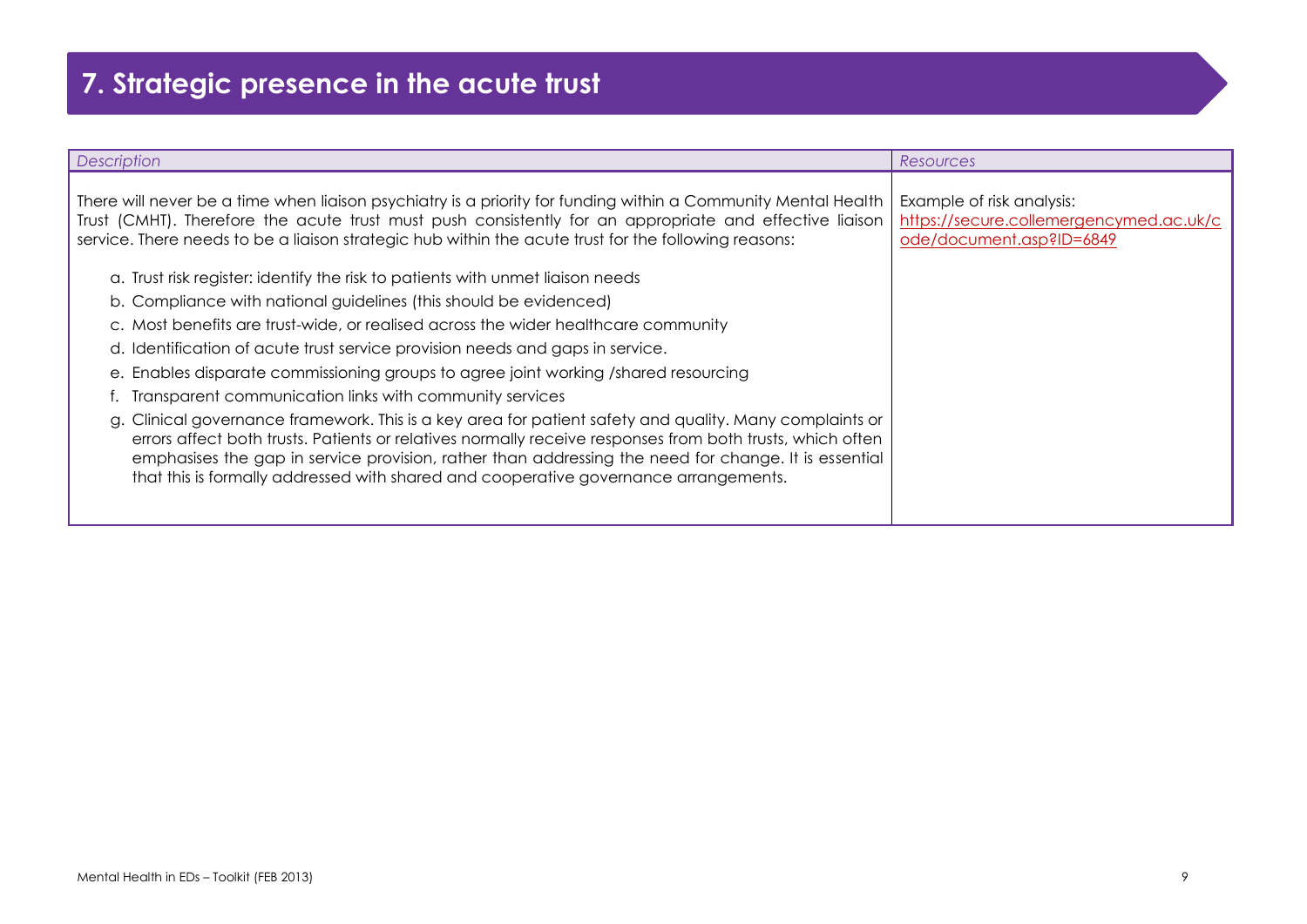| Description                                                                                                                                                                                                                                                                                                                                                                                                                                                                                                                                                                                                                                                                                                                                                                                                                                                                                                                                                                                                                                                                                                   | <b>Resources</b>                                                                                                                                                                                                                                                                                                                                          |
|---------------------------------------------------------------------------------------------------------------------------------------------------------------------------------------------------------------------------------------------------------------------------------------------------------------------------------------------------------------------------------------------------------------------------------------------------------------------------------------------------------------------------------------------------------------------------------------------------------------------------------------------------------------------------------------------------------------------------------------------------------------------------------------------------------------------------------------------------------------------------------------------------------------------------------------------------------------------------------------------------------------------------------------------------------------------------------------------------------------|-----------------------------------------------------------------------------------------------------------------------------------------------------------------------------------------------------------------------------------------------------------------------------------------------------------------------------------------------------------|
| There are several patient groups within substance and mental health that benefit from a consistent<br>response. To reduce "frequent attendees" to the ED, the development of an agreed care plan can help to<br>alter behaviours and contribute more constructively to the patient's needs. For example, some patients<br>who are well known to services may benefit from a low key response from the ED, without formal review by<br>liaison staff, but a timely alert to their community team. In other cases strategies to avoid admission may<br>benefit the patient. These care plans need to be actively managed and archived. They should be<br>composed using all appropriate clinicians from the acute trust, mental health, primary care and<br>community services.<br>This is an important element of a liaison service, since a key commissioning objective will be to reduce<br>repeat attendees, and most ED's have a small number of high frequency attendees that may have their<br>attendance pattern influenced by robust care planning.<br>An example care plan can be found on the right. | Example – frequent attendee care plan:<br>https://secure.collemergencymed.ac.uk/c<br>ode/document.asp?ID=6856<br>Example – frequent attenders letter:<br>https://secure.collemergencymed.ac.uk/c<br>ode/document.asp?ID=6853<br>Example – strategy plan for frequent<br>attenders:<br>https://secure.collemergencymed.ac.uk/c<br>ode/document.asp?ID=6857 |

# **9. Service user involvement**

| Description                                                                                                                                                                                                                                                                                                                                                                                                                  | Resources |
|------------------------------------------------------------------------------------------------------------------------------------------------------------------------------------------------------------------------------------------------------------------------------------------------------------------------------------------------------------------------------------------------------------------------------|-----------|
| Throughout mental health, service users have informed the development and delivery of services. This has  <br>been useful for both commissioners and providers, and it is highly recommended that service users provide<br>$\mid$ input to commissioning and healthcare staff. Allowing a service user to talk directly to staff about their $\mid$<br>experience of being in the ED can be a very powerful tool for change. |           |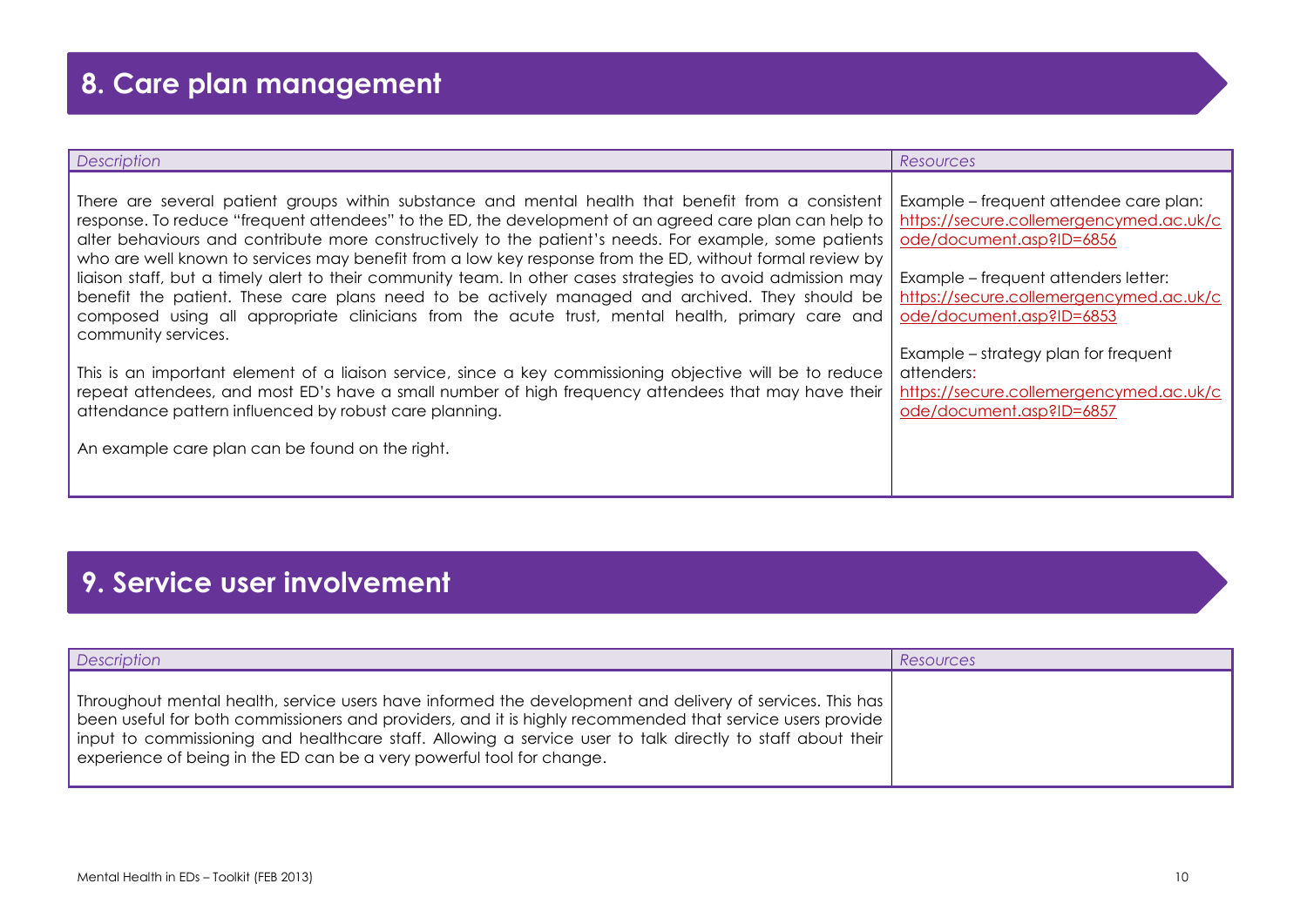# **10. Strong links with Community Mental Health Teams**

| <b>Description</b>                                                                                                                                                                                                                                                                                                                                                                                                                                                                                                 |                                                                                                                                                                                                                                                                                                                                                                                                                                                                                                                                               | <b>Resources</b>                                                                                      |
|--------------------------------------------------------------------------------------------------------------------------------------------------------------------------------------------------------------------------------------------------------------------------------------------------------------------------------------------------------------------------------------------------------------------------------------------------------------------------------------------------------------------|-----------------------------------------------------------------------------------------------------------------------------------------------------------------------------------------------------------------------------------------------------------------------------------------------------------------------------------------------------------------------------------------------------------------------------------------------------------------------------------------------------------------------------------------------|-------------------------------------------------------------------------------------------------------|
| There should be regular meetings between the acute trust/ED and your main provider of liaison psychiatry,<br>so that you can increase links and understand each other. Involvement in each other's induction<br>programme really helps to improve response times and flow of service. For the pure psychiatry trainees or<br>staff grades, they may have no knowledge of the ED's clinical standards, or time requirements. Equally, we<br>need to understand the competing pressures that exist in mental health. |                                                                                                                                                                                                                                                                                                                                                                                                                                                                                                                                               |                                                                                                       |
| Objective                                                                                                                                                                                                                                                                                                                                                                                                                                                                                                          | Description                                                                                                                                                                                                                                                                                                                                                                                                                                                                                                                                   | <b>Resources</b>                                                                                      |
| <b>Share</b><br>learning from<br><b>Serious</b><br><b>Untoward</b><br><b>Incidents</b>                                                                                                                                                                                                                                                                                                                                                                                                                             | In most areas the SUI arrangements for acute trusts and mental health trusts are entirely<br>separate, however there are usually a significant number of cases that affect both trusts.<br>These should be handled contemporaneously to allow learning to be maximised. This is<br>also more constructive when dealing with complaints. This approach may also provide<br>useful evidence for the commissioning process.                                                                                                                      | <b>CEM Safer Care resources:</b><br>http://www.collemergencymed.ac.uk/Sho<br>p-Floor/Safer Care/      |
| Regular<br>case/4 hour<br>breach<br>review                                                                                                                                                                                                                                                                                                                                                                                                                                                                         | By meeting to share information about what factors contribute to delays and poor care<br>for patients in the ED, it is easier to understand the services that are required. Unless<br>these issues are considered jointly with the mental health providers, they are unlikely to<br>understand our priorities and concerns, and it may prove difficult for them to realistically<br>prioritise our needs when compared to other competing demands.                                                                                            | Example of risk analysis:<br>https://secure.collemergencymed.ac.uk/c<br>ode/document.asp?ID=6849      |
| <b>Transfer</b><br>policy                                                                                                                                                                                                                                                                                                                                                                                                                                                                                          | Inevitably there is a regular flow of patients to and from the acute trust and mental<br>health inpatient unit. It is helpful to meet and produce a shared policy to guide this<br>process to ensure that clear lines of communication and responsibility are established.<br>This includes some basic logistics, but should focus on the sharing of appropriate<br>information and handover of care. Whilst some of this centres around MHA legislative<br>requirements, there are also guidelines to ensure good transfer of clinical data. | CEM Informatics guidance:<br>http://www.collemergencymed.ac.uk/Sho<br>p-Floor/Informatics/default.asp |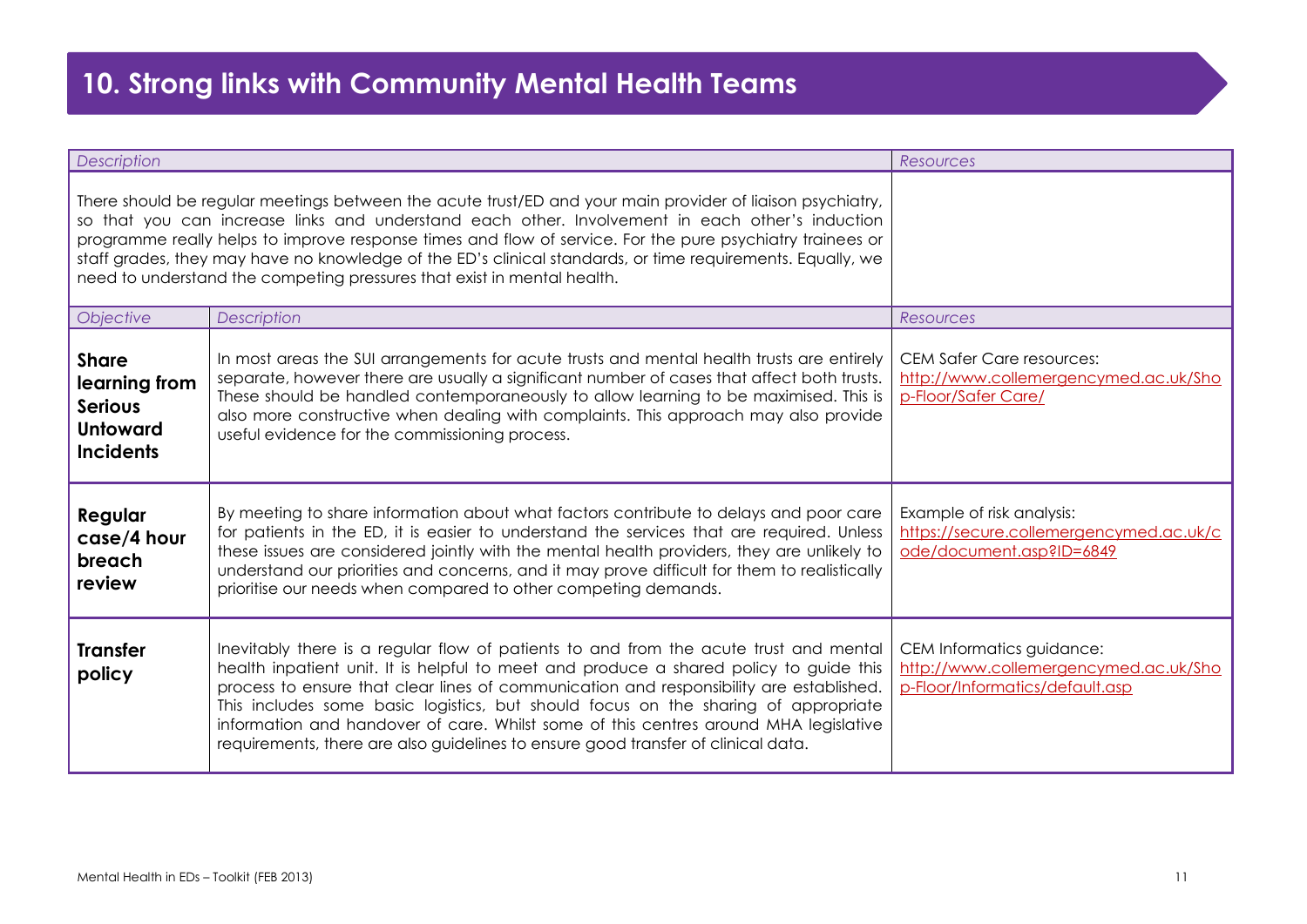| Description                                                                                                                                                                                                                                                                                                                                                                                                                                                                                                                                                                                                                                                                                                                                                                                                                                                                                                                                                        | Resources |
|--------------------------------------------------------------------------------------------------------------------------------------------------------------------------------------------------------------------------------------------------------------------------------------------------------------------------------------------------------------------------------------------------------------------------------------------------------------------------------------------------------------------------------------------------------------------------------------------------------------------------------------------------------------------------------------------------------------------------------------------------------------------------------------------------------------------------------------------------------------------------------------------------------------------------------------------------------------------|-----------|
| All areas in England will have a multi-agency policy for section 136 patients. There should be an appendix Standards on the use of Section 136 of the<br>relating to the use of emergency departments. It is prudent to ensure that this is appropriate for your local   Mental Health Act 1983 (2007) - (version for<br>service, and that the ED is only used for 136 patients who have an acute healthcare need. Otherwise   England):<br>mental health services should provide an assessment suite, or where necessary the patient should be taken   https://secure.collemergencymed.ac.uk/c<br>into police custody. The policy should also include a strategy to ensure that acceptable time frames for a   ode/document.asp?ID=4572<br>$\,$ mental health act (MHA) assessment are established, with provision for police to remain with the patient if $\,$<br>they are managed in the ED. The police should stay until a MHA assessment has been completed. |           |

# **12. National representation**

|                                                                                                                                                                                                                                                                                                                                                                                                                                                                                                                                                                                                                                                                                                                                                                                                                               | Resources                                                                                                                                                                                                                                                                                                                     |
|-------------------------------------------------------------------------------------------------------------------------------------------------------------------------------------------------------------------------------------------------------------------------------------------------------------------------------------------------------------------------------------------------------------------------------------------------------------------------------------------------------------------------------------------------------------------------------------------------------------------------------------------------------------------------------------------------------------------------------------------------------------------------------------------------------------------------------|-------------------------------------------------------------------------------------------------------------------------------------------------------------------------------------------------------------------------------------------------------------------------------------------------------------------------------|
| <b>Description</b><br>NICE. The college has members sitting on the guideline development groups and expert reference<br>groups where the outputs are relevant to the ED, e.g. self-harm, delirium and alcohol.<br>PLAN (Psychiatric Liaison Accreditation Network). The accreditation committee for this is only<br>quorate with representation from CEM.<br>Close working relationship with the Faculty of Liaison Psychiatry are in place to ensure collaborative<br>working in all areas, but particularly on preventing suicide and the management of self-harm. CEM<br>is also involved in the current rewrite of CR118: Psychiatry in Accident and Emergency Departments.<br>Preventing Suicide in England - National Suicide Prevention Strategy 2012. The College was<br>consulted on several areas of this document. | NICE: http://www.nice.org.uk/<br>PLAN:<br>http://www.rcpsych.ac.uk/workinpsychiatr<br>y/qualityimprovement/qualityandaccredit<br>ation/liaisonpsychiatry/plan.aspx<br>Faculty of Liaison Psychiatry:<br>http://www.rcpsych.ac.uk/college/facultie<br>s/liaison.aspx<br>Strategy:<br>http://www.dh.gov.uk/health/files/2012/09 |
|                                                                                                                                                                                                                                                                                                                                                                                                                                                                                                                                                                                                                                                                                                                                                                                                                               | /Preventing-Suicide-in-England-A-cross-<br>government-outcomes-strategy-to-save-<br>lives.pdf                                                                                                                                                                                                                                 |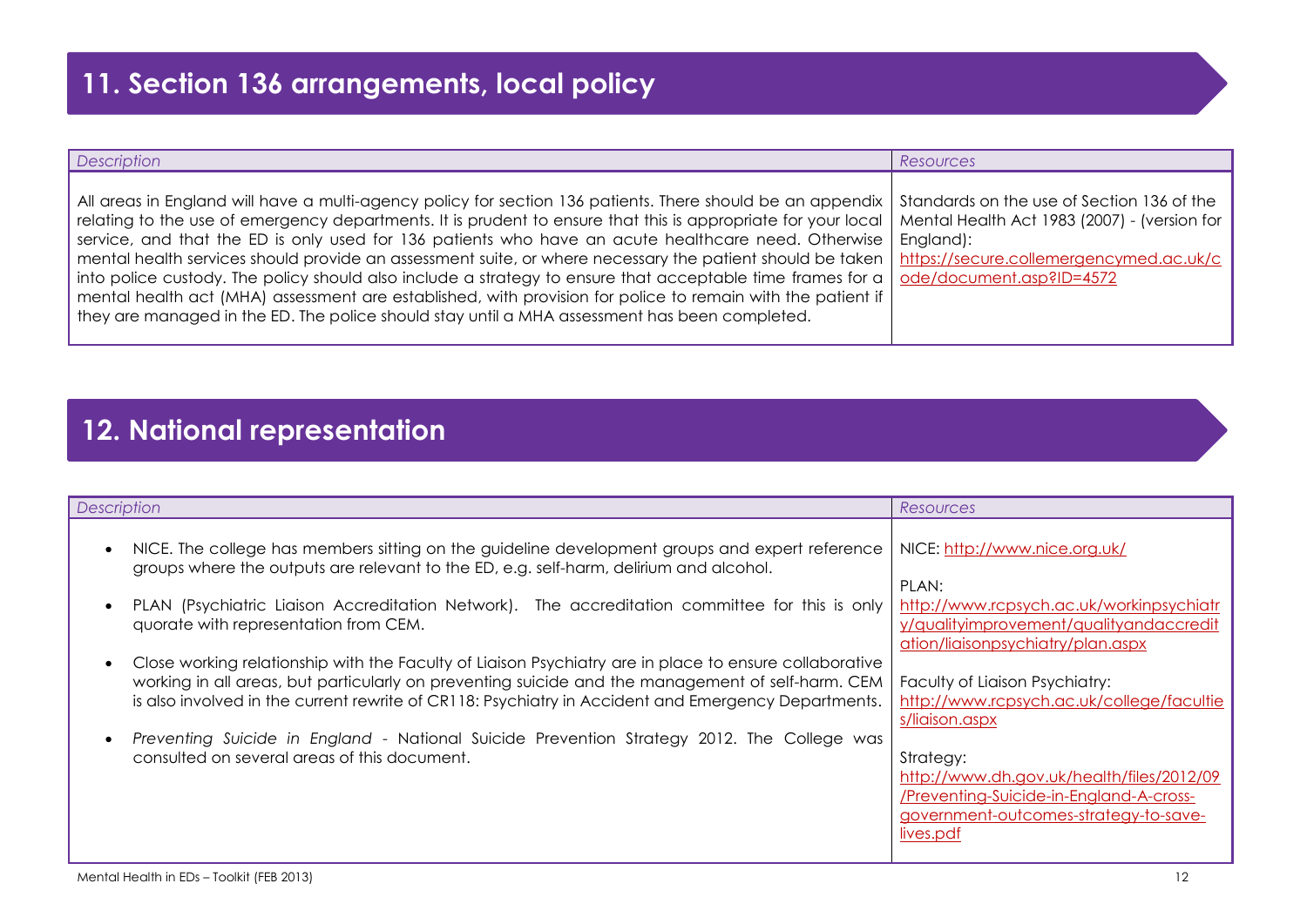| Description                                                                                                                                                                                                                                                                                                                                                                                                                                                                                                                                                                                                                                                                                                                 | Links                                                                                                                                                                                                                         |
|-----------------------------------------------------------------------------------------------------------------------------------------------------------------------------------------------------------------------------------------------------------------------------------------------------------------------------------------------------------------------------------------------------------------------------------------------------------------------------------------------------------------------------------------------------------------------------------------------------------------------------------------------------------------------------------------------------------------------------|-------------------------------------------------------------------------------------------------------------------------------------------------------------------------------------------------------------------------------|
| The current version of CR118 is now too old to provide credible evidence for commissioning. However it is<br>currently being re-written, with the working title "Mental Health in Acute Hospitals"                                                                                                                                                                                                                                                                                                                                                                                                                                                                                                                          | Due late 2013                                                                                                                                                                                                                 |
| No Health without Mental Health. The ALERT summary report, July 2009                                                                                                                                                                                                                                                                                                                                                                                                                                                                                                                                                                                                                                                        | http://www.serene.me.uk/helpers/mus-positive-practice.pdf                                                                                                                                                                     |
| Mental health and the Productivity Challenge: Improving quality and value for money.<br>The Kings Fund, Dec 2010                                                                                                                                                                                                                                                                                                                                                                                                                                                                                                                                                                                                            | http://www.kingsfund.org.uk/publications/mental-health-<br>and-productivity-challenge                                                                                                                                         |
| Managing Urgent Mental Health Needs in the Acute Trust: A guide by practitioners, for managers and<br>commissioners in England and Wales. Academy of Medical Royal Colleges, 2008                                                                                                                                                                                                                                                                                                                                                                                                                                                                                                                                           | http://www.aomrc.org.uk/publications/reports-a-<br>guidance/doc details/54-managing-urgent-mental-needs-<br>in-the-acute-trust-report.html                                                                                    |
| Who Cares Wins. Royal College of Psychiatrists, 2005                                                                                                                                                                                                                                                                                                                                                                                                                                                                                                                                                                                                                                                                        | http://www.rcpsych.ac.uk/PDF/WhoCaresWins.pdf                                                                                                                                                                                 |
| Healthy mind, healthy body: How liaison psychiatry services can transform quality and productivity in<br>acute settings. Mental Health Network, April 2009; issue 179                                                                                                                                                                                                                                                                                                                                                                                                                                                                                                                                                       | http://www.nhsconfed.org/Publications/Documents/Briefing<br>179 Healthy mind healthy body MHN.pdf                                                                                                                             |
| Economic evaluation of a liaison psychiatry service, Centre for Mental Health, 2011                                                                                                                                                                                                                                                                                                                                                                                                                                                                                                                                                                                                                                         | http://www.centreformentalhealth.org.uk/pdfs/economic_e<br>valuation.pdf                                                                                                                                                      |
| Feeling overwhelmed - helping you stay safe is a patient advice leaflet published by the Royal College of<br>Psychiatrists in July 2012 aimed at is aimed at people who feel like they have no control over their life and<br>who may be thinking of harming themselves. The leaflet also explains clearly and simply how to make a<br>'safety plan', to help organise people organise their thoughts and get the right support at the times they<br>need it                                                                                                                                                                                                                                                                | http://www.rcpsych.ac.uk/expertadvice/problems/feelingo<br>verwhelmed.aspx                                                                                                                                                    |
| U Can Cope film 22min film - focuses on three people for whom life had become unbearable but who,<br>after seeking help, are now leading happy lives. The film promotes 3 main messages: Anyone can<br>experience suicidal thoughts, there is always hope, there is always help                                                                                                                                                                                                                                                                                                                                                                                                                                             | U can Cope Film and all resources available:<br>http://www.connectingwithpeople.org/                                                                                                                                          |
| U Can Cope also highlights the new Royal College of Psychiatrists' resources:<br>Feeling on the edge helping you get through it - for people in distress attending the Emergency<br>Department following self-harm or with suicidal thoughts<br>Feeling overwhelmed and staying safe - for anyone struggling to cope when bad things happen<br>$\bullet$<br>in their life. Explains clearly and simply how to make a 'safety plan'<br><b>U Can Cope</b> - designed to help young people develop resilience and cope with any<br>$\bullet$<br>current/future difficulties in their life. Just as helpful for adults                                                                                                          | Developed by Connecting with People and collaborators<br>have on behalf of the RCPsych<br>http://www.connectingwithpeople.org/<br>www.rcpsych.ac.uk<br>Leaflets can be ordered for a small fee from<br>leaflets@rcpsych.ac.uk |
| Connecting with People Emotional Resilience and Suicide Awareness training comprises a series of peer<br>reviewed and independently evaluated 2 hour modules, ideally suited to CPD and in-house training<br>sessions. Participants will be able to develop a compassionate approach suitable for a demanding and<br>time-pressured environment. At the end of the modules participants will be able to use the clinical<br>resources to enhance their assessment and response to a suicidal patient. They will be able to undertake<br>a safe triage and referral if appropriate, reduce their patients' distress, and collaboratively create a safety<br>plan to increase their patients' resilience to suicidal thoughts | http://www.connectingwithpeople.org/                                                                                                                                                                                          |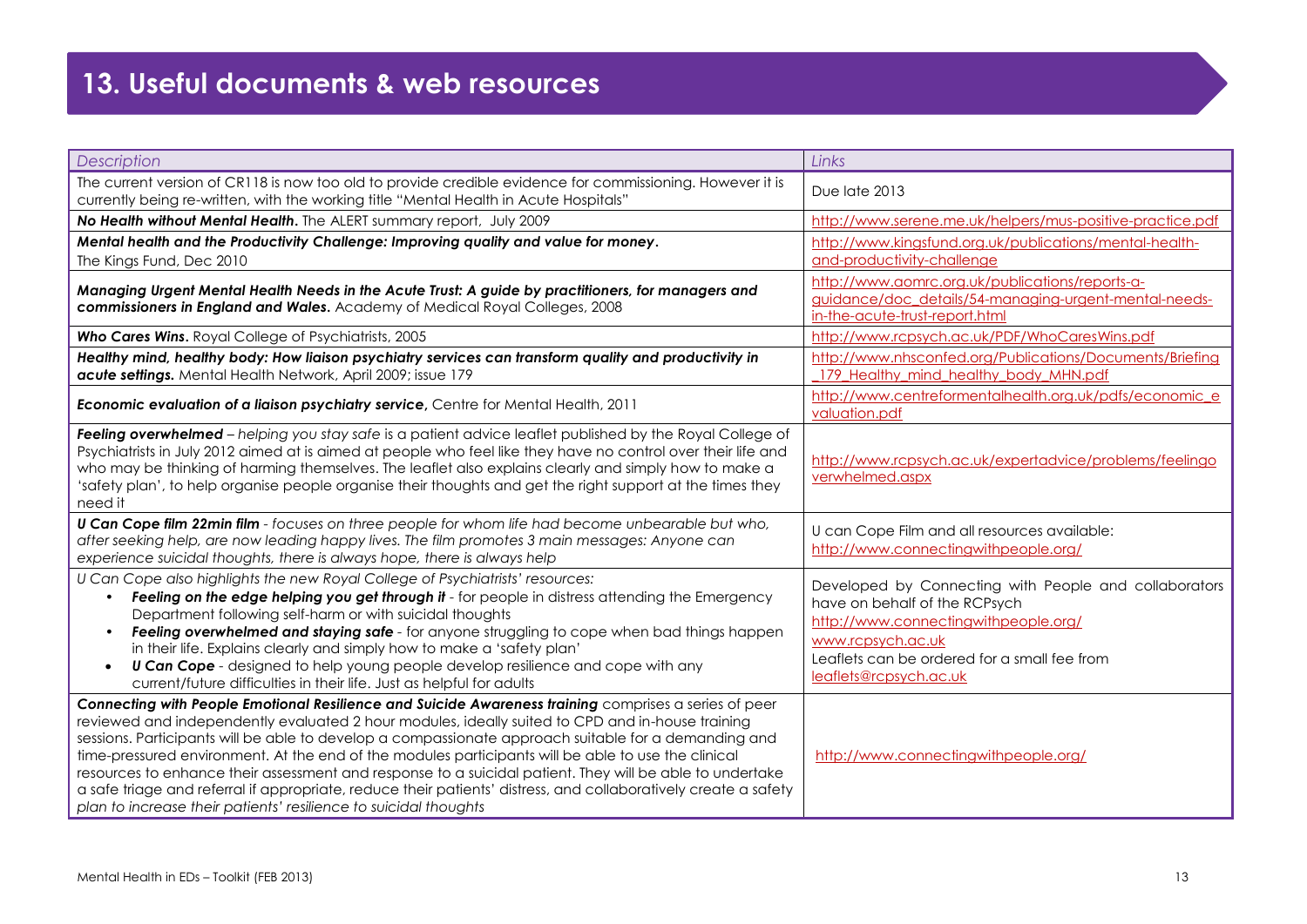| Description                                                                                                                                                                                                                                                                                                                                                                                                                                                                                                                          | Resources                                                                             |
|--------------------------------------------------------------------------------------------------------------------------------------------------------------------------------------------------------------------------------------------------------------------------------------------------------------------------------------------------------------------------------------------------------------------------------------------------------------------------------------------------------------------------------------|---------------------------------------------------------------------------------------|
| The RCPsych runs PLAN (Psychiatric Liaison Accreditation Network). Liaison services pay to sign up to gain<br>accreditation. The cycle involves the submission of a self-audit, a visit by a peer review team who conduct<br>an external review, and then all the information is considered at an accreditation panel. The process is<br>wide in its remit, and may consider all sizes of service. It looks at the personnel within the service and also<br>the environment, education of ED staff, patient and carer feedback, etc. | PLAN:<br>www.rcpsych.ac.uk/quality/qualityandac<br>creditation/liaisonpsychiatry/plan |
| Where a service is accredited by PLAN, this offers assurance and benchmarking, which can provide a<br>defence against future resource constraints. However, if the service does not meet the standard for<br>accreditation the feedback is thorough, and where necessary involves communication at board level to<br>demonstrate deficiencies in services and routes for improvement. This can be a significant driver for<br>resource allocation and change.                                                                        |                                                                                       |
| The PLAN standards are regularly reviewed, and the accreditation panel consists of representatives from<br>the RCPsych, RCP, CEM, RCN, SANE and service users.                                                                                                                                                                                                                                                                                                                                                                       |                                                                                       |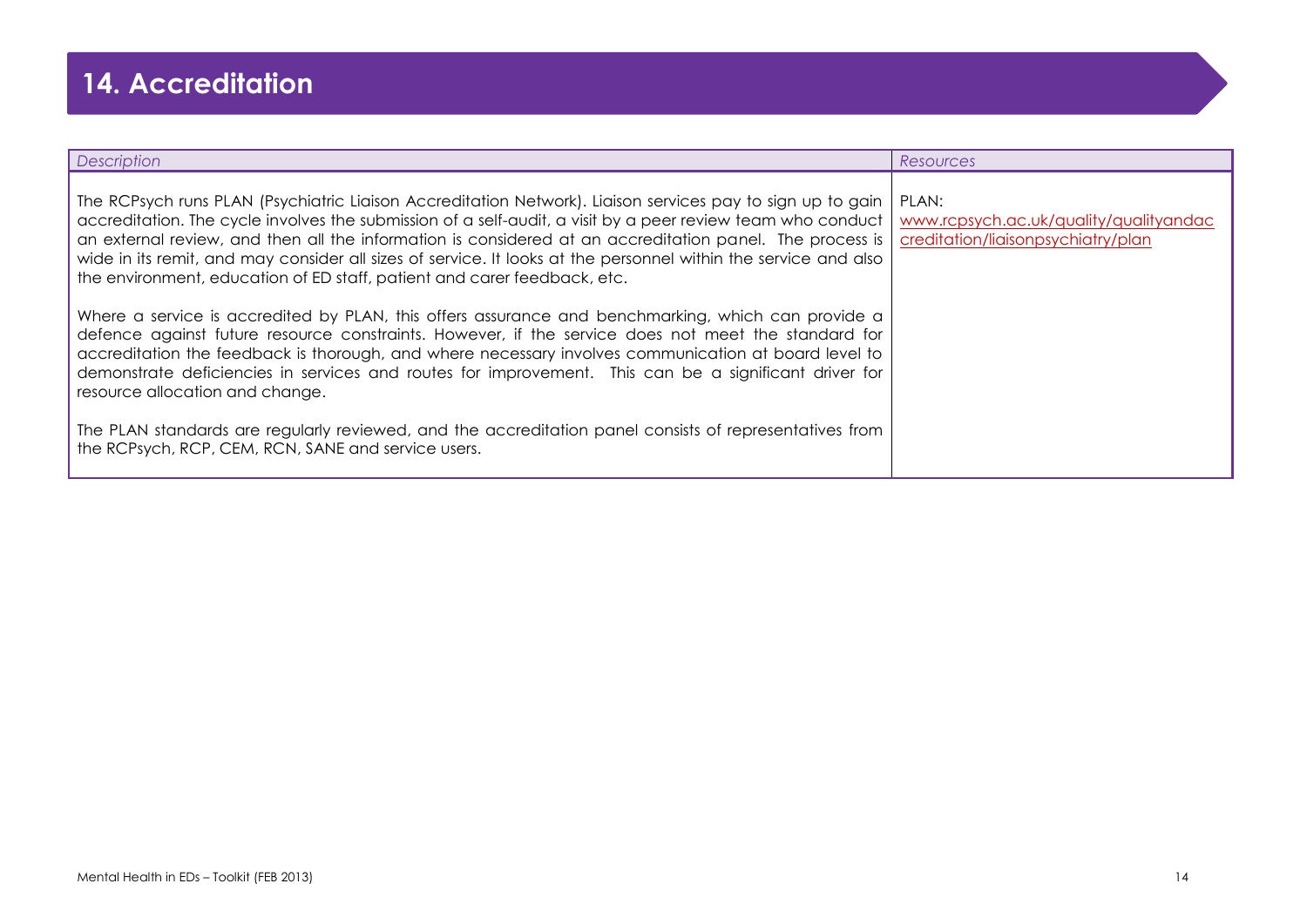### **15. CEM standards for mental health**

| <b>Description</b>                                                                                         | Resources                                                                     |
|------------------------------------------------------------------------------------------------------------|-------------------------------------------------------------------------------|
| 1. Patients who have self-harmed should have a risk assessment in the ED                                   | Example risk assessment matrix:<br>http://secure.collemergencymed.ac.uk/c     |
| 2. Previous mental health issues should be documented in the patient's clinical record                     | ode/document.asp?ID=6855                                                      |
| 3. A Mental State Examination (MSE) should be recorded in the patient's clinical record                    | Example - 4 areas approach for assessing<br>AED patients following self-harm: |
| 4. The provisional diagnosis should be documented in the patient's clinical record                         | https://secure.collemergencymed.ac.uk/c<br>ode/document.asp?ID=6870           |
| 5. Details of any referral or follow-up arrangements should be documented in the patient's clinical record |                                                                               |
| 6. From the time of referral, a member of the mental health team will see the patient within 1 hour        |                                                                               |
| 7. An appropriate facility is available for the assessment of mental health patients in the ED             |                                                                               |